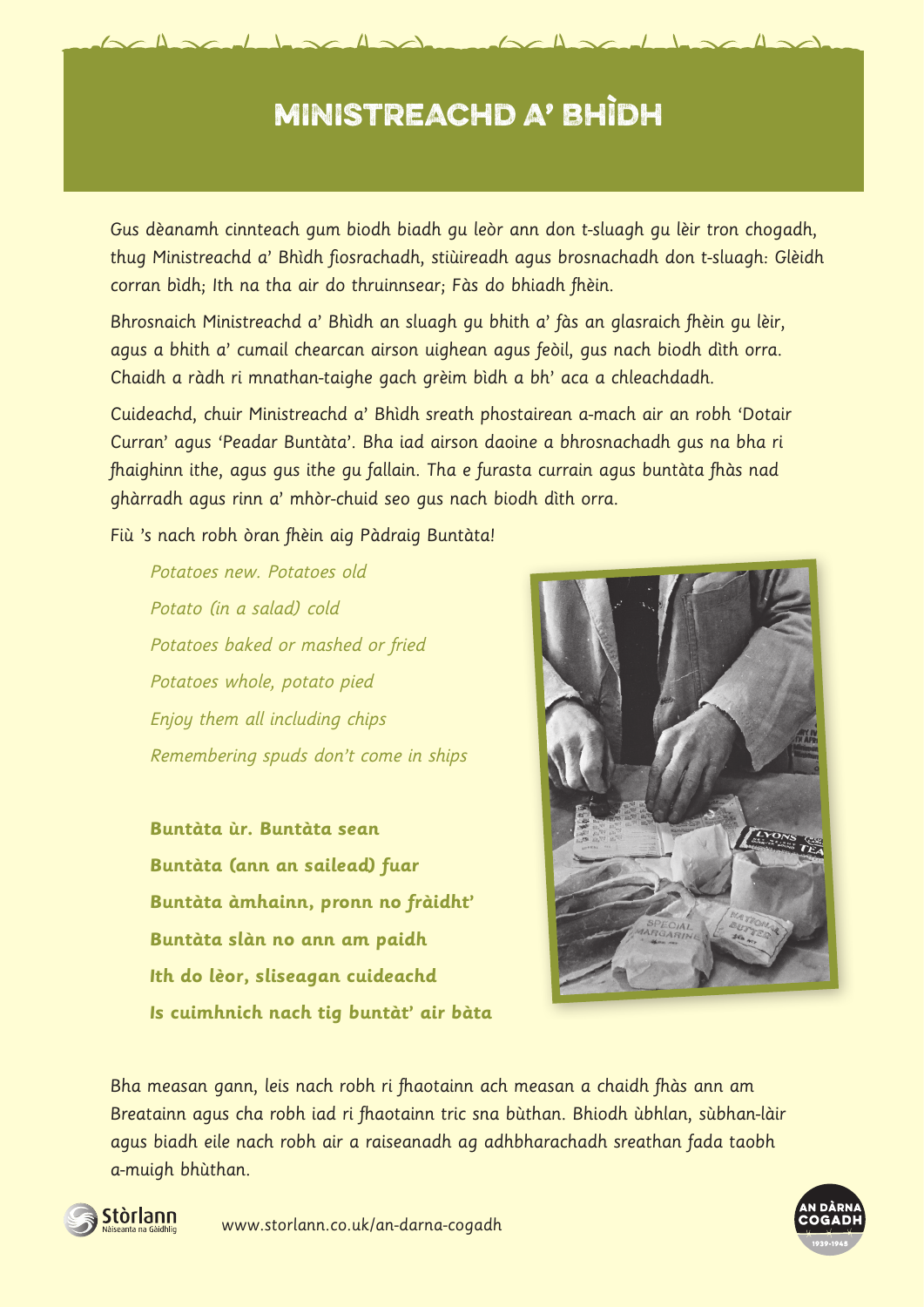Mar thoradh air raiseanadh agus gainnead bìdh, thuig an riaghaltas gur dòcha gum biodh e doirbh do theaghlaichean smaoineachadh air dòighean air dinnear a dhèanamh; chleachd e sanasan ann an irisean, 'boillsgidhean bìdh' ann an taighean-dhealbh, agus prògram rèidio còrdte, The Kitchen Front, a bha air gach madainn an dèidh naidheachdan ochd uairean. Bha taisbeanaidhean bìdh sna bailtean mòra agus chaidh 'biadh fuadain' a chruthachadh. Chaidh crùbag fhuadain a dhèanamh le margarain, ugh agus càise, agus banana fuadain le curran-geal, bainne agus blas banana. Gus pigheann apracot fuadain a dhèanamh, chleachd na mnathan-taighe curran sgrìobte, silidh plumais agus blas almoin.

- Chaidh leabhar raiseanan a thoirt do gach neach. Bha bileagan annta a dh'fhaodadh iad cumail no cleachdadh nuair a bha feum orra. Bheireadh neach na bùtha na bileagan a-mach mus toireadh e seachad an stuth.
- Bha diofar sheòrsaichean de leabhar raiseanan ann. B' e am fear bu chumanta fear buidhe-bhàn coltach ris an fhear a chì thu an seo (deas). Fhuair inbhich agus clannsgoile an fheadhainn seo. Fhuair boireannaich a bha an dùil ri leanabh leabhraichean uaine leis gun robh bileagan a bharrachd acasan.
- Bha na bileagan airson biadh, agus na b' fhaide air adhart airson aodach.
- Cha robh luach airgid sna bileagan; cha robh annta ach dòigh air dèanamh cinnteach gun d' fhuair a h-uile neach cuibhreann cothromach de na bha ri fhaighinn.
- B' ann air 8 Faoilleach, 1940 (ceithir mìosan an dèidh don chogadh tòiseachadh) a thòisich raiseanadh air biadh.

# **An robh fios agad gun do thòisich biadh sgoile aig àm a' chogaidh? Leis gun robh màthraichean ag obair uairean fada a' cuideachadh iomairt a' chogaidh, cha robh tìde aca biadh meadhan-latha ullachadh!**

- Mar a lean an cogadh, dh'fhàs aran gann. Bhiodh sreathan taobh a-muigh bhùthan bho thràth sa mhadainn oir, ged a bhiodh bileagan aig daoine, cha robh cinnt sam bith ann gum biodh gu leòr arain don h-uile duine sna bùthan. Dheigheadh fathan timcheall gun robh bùth shònraichte an dùil ìm no biadh fhaighinn a-steach agus air ball dhèanadh na boireannaich sreath taobh a-muigh na bùtha.
- Bhiodh mòran bhùthan a' fosgladh dìreach dà latha no trì san t-seachdain air sgàth gainnead a' bhìdh.

**Dh'fheuch feadhainn a bha a' fuireach faisg air a' mhuir fiù 's ri faoileag no dhà a ghlacadh a dheigheadh dhan phoit!**



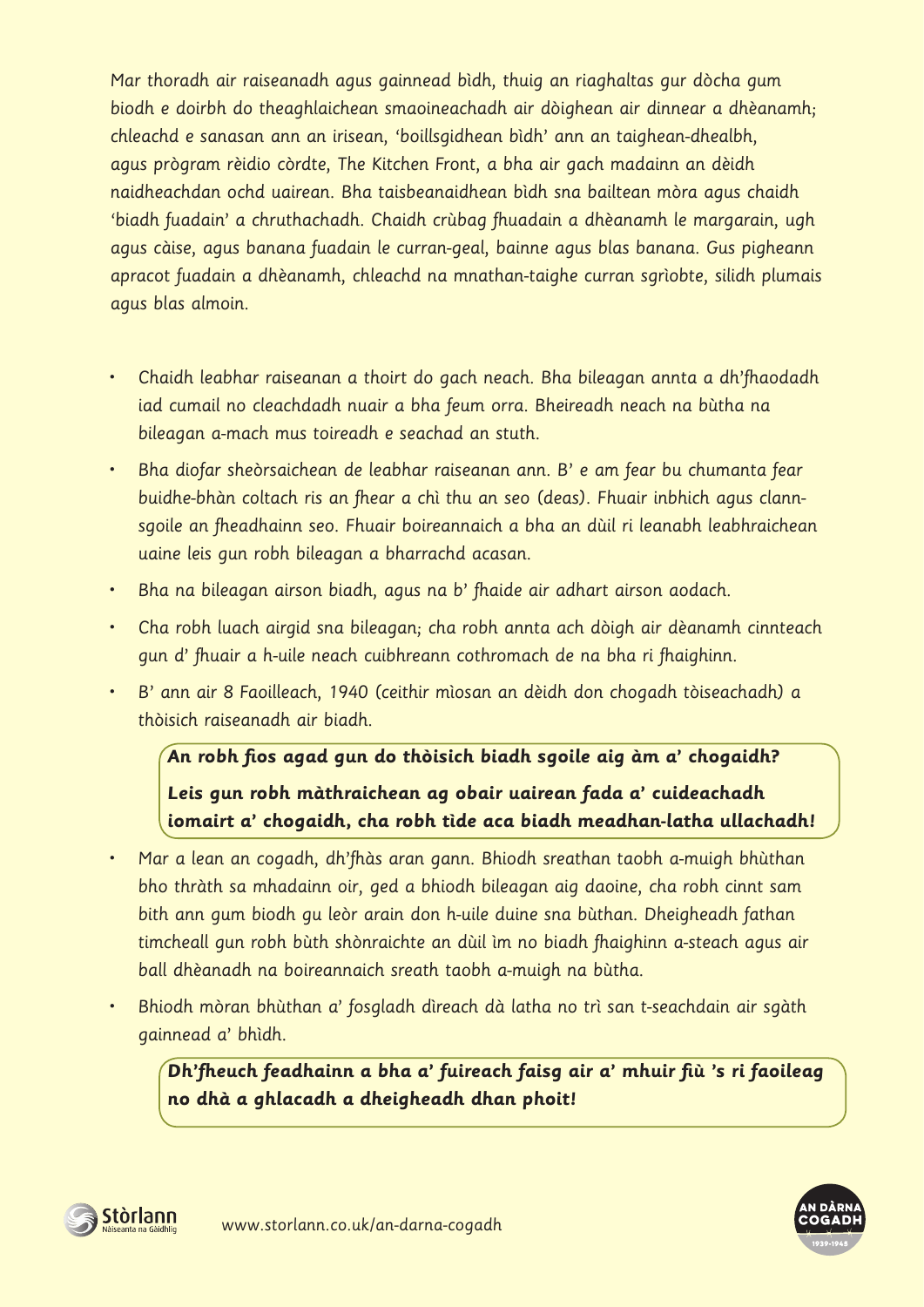- B' urrainnear cur ri raiseanan le bhith a' cleachdadh stuthan nach robh air an raiseanadh, mar: aran (cha robh seo air a raiseanadh gus an dèidh a' chogaidh), gràin, buntàta, anablach, agus measan is glasraich. Bha bainne (tioram) dachaigh air a raiseanadh aig 1 phacaid gach 4 seachdainean.
- Bha siostam phuingean mìosail ann cuideachd. Gheibheadh gach inbheach 16 puingean. Dh'fhaodadh tu aon chnogan èisg no feòla a cheannach, no 21 punnd (900g) de mheasan tioram, no 8 puinnd (3.6cg) de phònair sgoilte.

### **Cuidichidh currain thu gus faicinn san dorchadas. Bhiodh siud air leth feumail san dubhadh!**

- Dh'fhaodadh leanabanan, clann òg, agus boireannaich throm sùgh orainseir làidir, bainne agus ola-nan-trosg fhaighinn cuideachd bho Chlionaigean Slàinte.
- Bha e doirbh biadh a ghabhadh ithe a dhèanamh le dìreach beagan stuthan. A bharrachd air a' bhiadh a bha air raisean bha e fìor dhoirbh biadhan sònraichte a cheannach. Bhiodh sreath fhada ann an-còmhnaidh 's cha bhiodh fios agad am faigheadh tu cuid dhe na bha ga reic.
- Bha orainsearan, banathan agus cofaidh gann an-còmhnaidh. Bhiodh iad a' tighinn à thall thairis agus dh'fheumadh bàtaichean a' Chaidreabhais faighinn seachad air bàtaichean-aigeil nan Gearmailteach.
- Thug an gainnead air daoine a bhith cruthachail leis a' bhiadh aca. Bha mairtfheòil, muicfheòil agus uanfheòil uile air raisean ach fìor dhoirbh am faighinn, ach cha robh feòil eile. Cha robh feòil coineanaich no circe air an raiseanadh, mar eisimpleir. Cha robh na feòil eich, agus dhèanadh siud biadh glè bhlasta.

## **An robh fios agad gun robh lagh ann a chuir casg air a bhith a' biadhadh nan eun aig àm a' chogaidh?**

- An-diugh bidh a' mhòr-chuid de dhaoine ag ithe deas-bhiadh, glasraich reòite, sliseagan-àmhainn, saileadan annasach, deochan milis, sùgh orainseir agus teòclaidean. Cha bhiodh iad sin ri fhaotainn idir, no bhiodh iad air leth tearc, tron chogadh.
- Ach, ged a dh'fheumadh sluagh Bhreatainn a' chùis a dhèanamh gun chuid de bhiadhan, bha raiseanadh a' ciallachadh gun robh iad air am beathachadh na b' fheàrr na bha iad sna 1930an (nuair a bha bochdainn mhòr ann).
- Mar thoradh air raiseanadh, fhuair a h-uile duine an aon bhiadh, biodh iad beairteach no bochd.